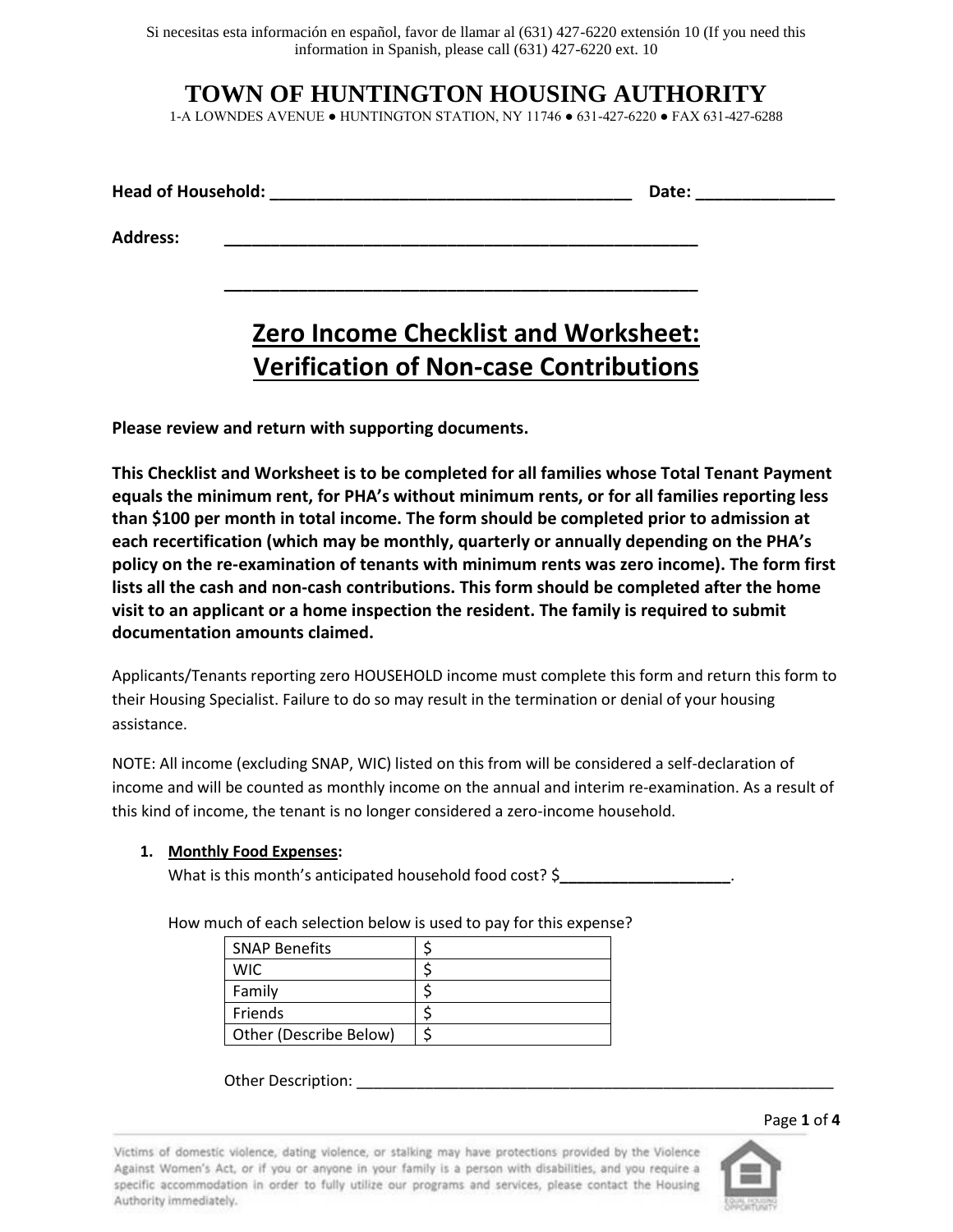# **2. Monthly Cleaning, Grooming (Nails, Hair, Personal Grooming, etc.) and Paper Products Expenses:**

### What is this month's anticipated household cost for these items? \$

How much of each selection below is used to pay for this expense?

| Family                 |  |
|------------------------|--|
| Friends                |  |
| Church                 |  |
| Other (Describe Below) |  |

# **3. Transportation Expenses this month:**

What is this month's anticipated household cost for these items? \$\_\_\_\_\_\_\_\_\_\_\_\_\_\_

| Car Payment                             |  |
|-----------------------------------------|--|
| Insurance                               |  |
| Gasoline                                |  |
| <b>Public or Private Transportation</b> |  |

How much of each selection below is used to pay for this expense?

| Family                 |  |
|------------------------|--|
| Friends                |  |
| Church                 |  |
| Other (Describe Below) |  |

# **4. Entertainment Expenses this month:**

What is this month's anticipated household cost for these items? \$

| Movie Theater                  |  |
|--------------------------------|--|
| Movie Rentals                  |  |
| Sporting/Entertainment Events  |  |
| <b>Furniture Rental</b>        |  |
| <b>Entertainment Equipment</b> |  |

How much of each selection below is used to pay for this expense?

| Family                 |  |
|------------------------|--|
| Friends                |  |
| Church                 |  |
| Other (Describe Below) |  |

Victims of domestic violence, dating violence, or stalking may have protections provided by the Violence Against Women's Act, or if you or anyone in your family is a person with disabilities, and you require a specific accommodation in order to fully utilize our programs and services, please contact the Housing Authority immediately.



Page **2** of **4**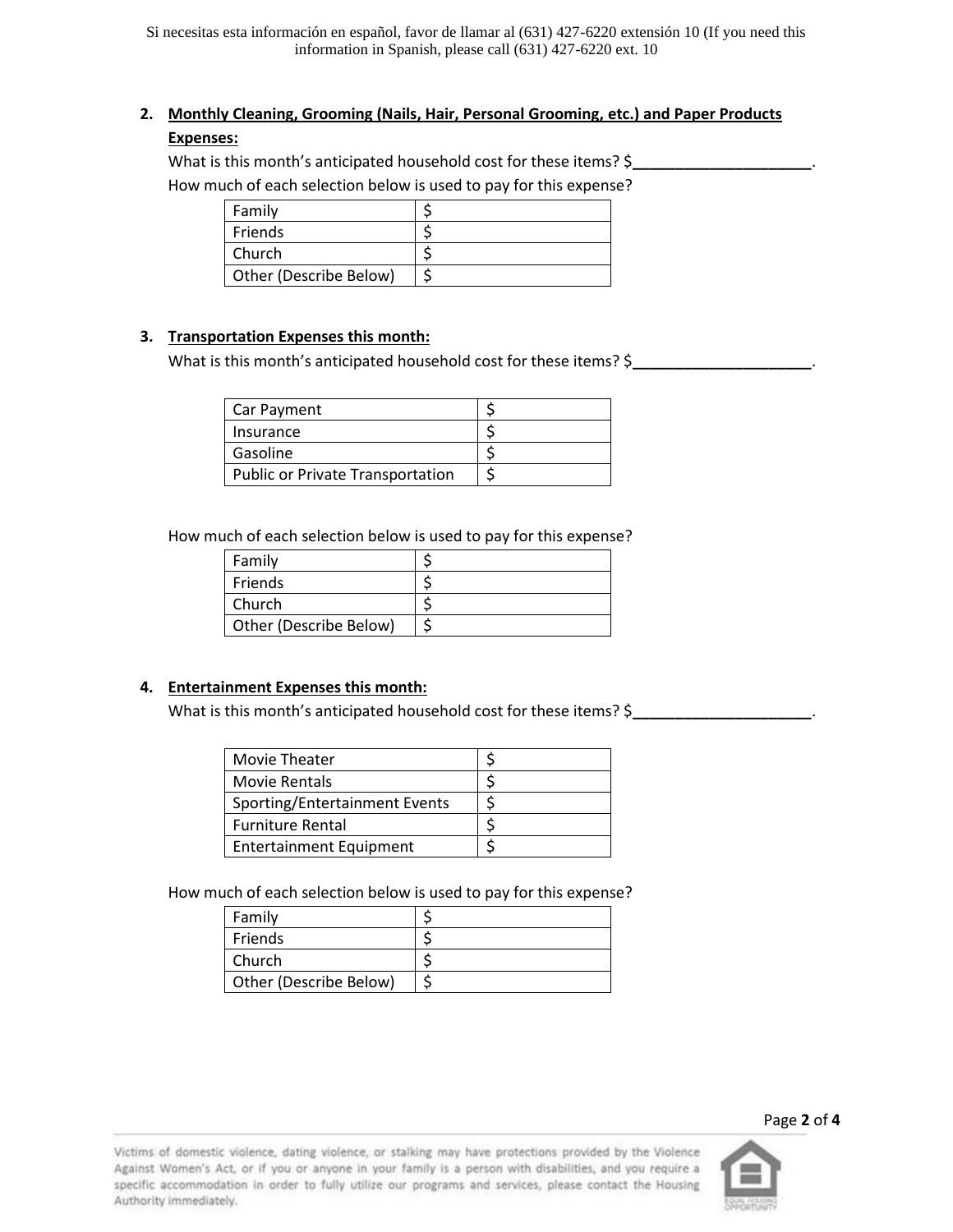Si necesitas esta información en español, favor de llamar al (631) 427-6220 extensión 10 (If you need this information in Spanish, please call (631) 427-6220 ext. 10

#### **5. Clothing Expenses:**

What is this month's anticipated clothing costs? \$**\_\_\_\_\_\_\_\_\_\_\_\_\_\_\_\_\_**.

How much of each selection below is used to pay for this expense?

| Family                 |  |
|------------------------|--|
| Friends                |  |
| Church                 |  |
| Other (Describe Below) |  |

#### **6. Smoking Expenses:**

What is this month's anticipated clothing costs? \$**\_\_\_\_\_\_\_\_\_\_\_\_\_\_\_\_\_**.

How much of each selection below is used to pay for this expense:

| Family                 |  |
|------------------------|--|
| Friends                |  |
| Other (Describe Below) |  |

#### **7. Communication Expenses this month:**

What is this month's anticipated household cost for these items? \$

| Telephone Bill |  |
|----------------|--|
| Cellphone Bill |  |
| Other          |  |

How much of each selection below is used to pay for this expense?

| Family                 |  |
|------------------------|--|
| Friends                |  |
| <b>Church</b>          |  |
| Other (Describe Below) |  |

#### **8. Shelter Expenses this month:**

What is this month's anticipated household cost for these items? \$\_\_\_\_\_\_\_\_\_\_\_\_\_\_\_

| Rent             | $\sim$ |
|------------------|--------|
| <b>Utilities</b> | $\sim$ |

How much of each selection below is used to pay for this expense?

| Family                 |  |
|------------------------|--|
| Friends                |  |
| Church                 |  |
| Other (Describe Below) |  |

Page **3** of **4**

Victims of domestic violence, dating violence, or stalking may have protections provided by the Violence Against Women's Act, or if you or anyone in your family is a person with disabilities, and you require a specific accommodation in order to fully utilize our programs and services, please contact the Housing Authority immediately.